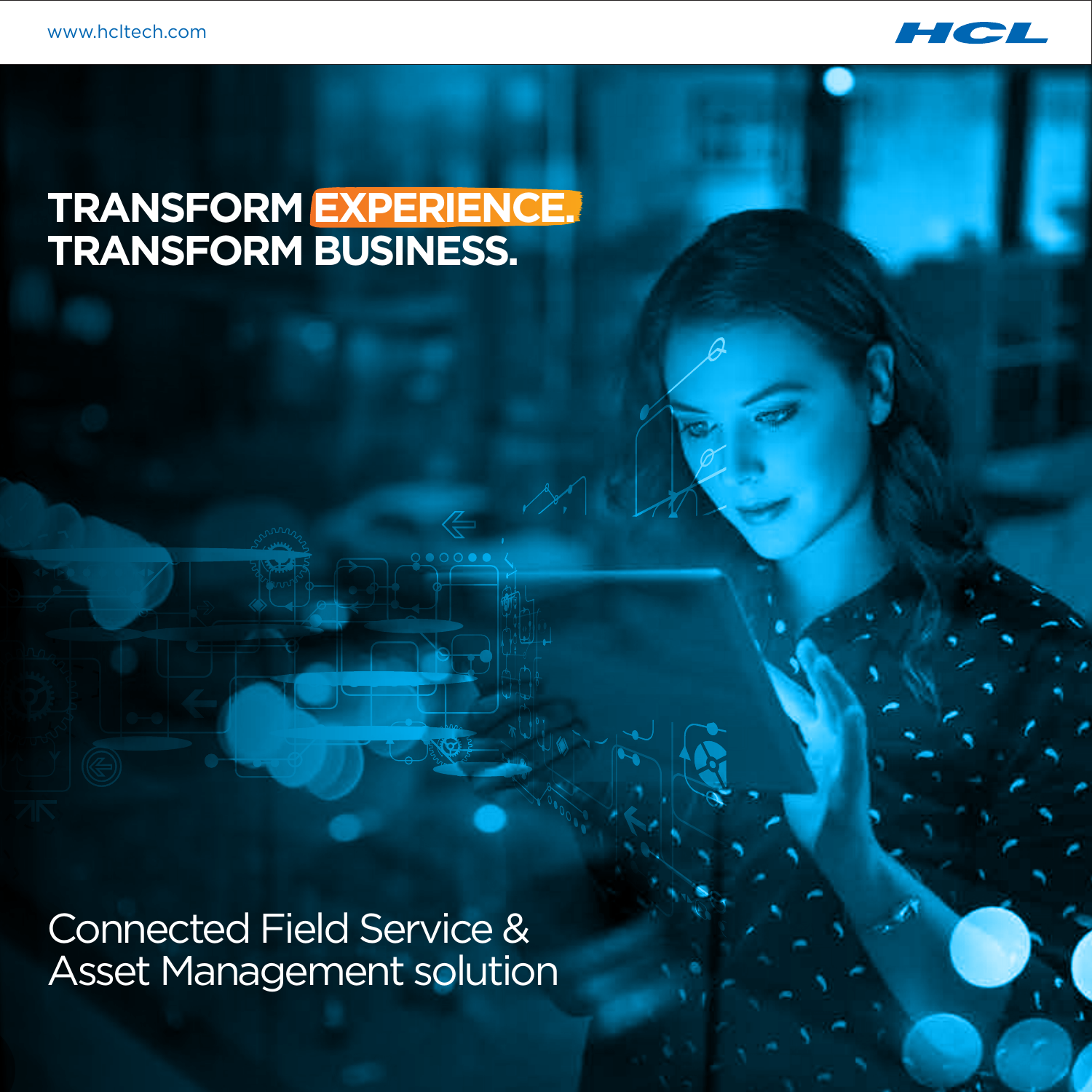# **TYPICAL CHALLENGES**



Maintenance of large infrastructure sets such as roads and water networks require large operational and capital expenditure budgets. Globally, government agencies are faced with large inefficiencies and lack visibility to manage the maintenance operations and the expenditure associated to with this.

This lack of visibility is a result of manual processes and no link to geospatial information which makes it impossible for management to make strategic decisions, such as replacement vs refurbishment, type of investment etc.

The need to deliver "more with less" has put pressure on operational and capital expenditure budgets. At the same time, the expectation of the digitally empowered citizen is rising.

Government agencies are forced to increase the life of the expensive infrastructure items, which is achieved by shifting the organisation from a reactive to planned maintenance organisation.

In South Africa, the Auditor General requires government agencies to comply with standard business processes and publish auditable expenditure reports. With the current systems and processes in place, many agencies struggle with compliance.

Employees expect that business processes and systems are optimised and make use of latest sets of technology. The use of mobile device technology and applications to simplify capturing of data and events is a common requirement by staff.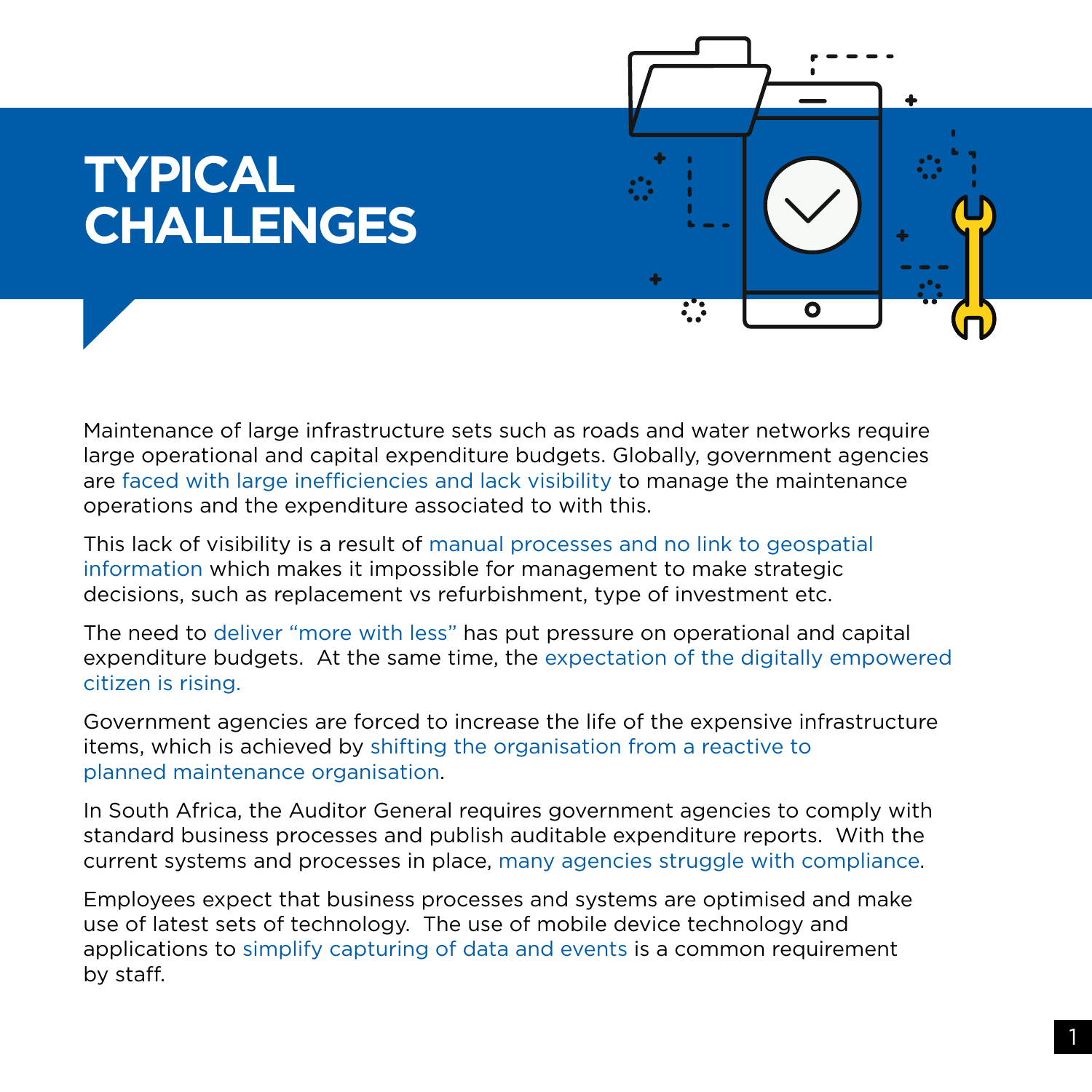# **SOLUTION OFFERED**



The solution enables organisations to conduct maintenance of their infrastructure and assets (e.g. roads, pipelines) with the following key features:

- $\blacktriangleright$  Solution provides the full value chain for work management (spatially enabled) covering:
	- Failure identification
	- Assessment
	- Allocation and planning
	- Execution
	- Inspection
	- Subsequent preventive maintenance
- $\blacktriangleright$  The solution focuses on extending the life of an asset through preventive maintenance best practices (e.g. life expectancy the road from 25 to 50 years by the introduction of crack seal treatment and chip and slurry seals)
- Comprehensive grouping, classification and asset failure analysis taxonomy based on best engineering practices
- Mobile application solution provided to end users will replace all paper-based capturing. (Assessors, Team Leaders and Inspectors)
- $\blacktriangleright$  Best practice user experience mobile application provides users with quided input screens – both offline and online
- $\blacktriangleright$  The solution includes a strong integration of the spatial asset information residing in GIS to ERP.
- **Costing of labour, travel, material, services etc. on asset level enabled.**
- $\blacktriangleright$  The solution embarks is based on a comprehensive set of Level 5 business processes aligned to ISO 55000.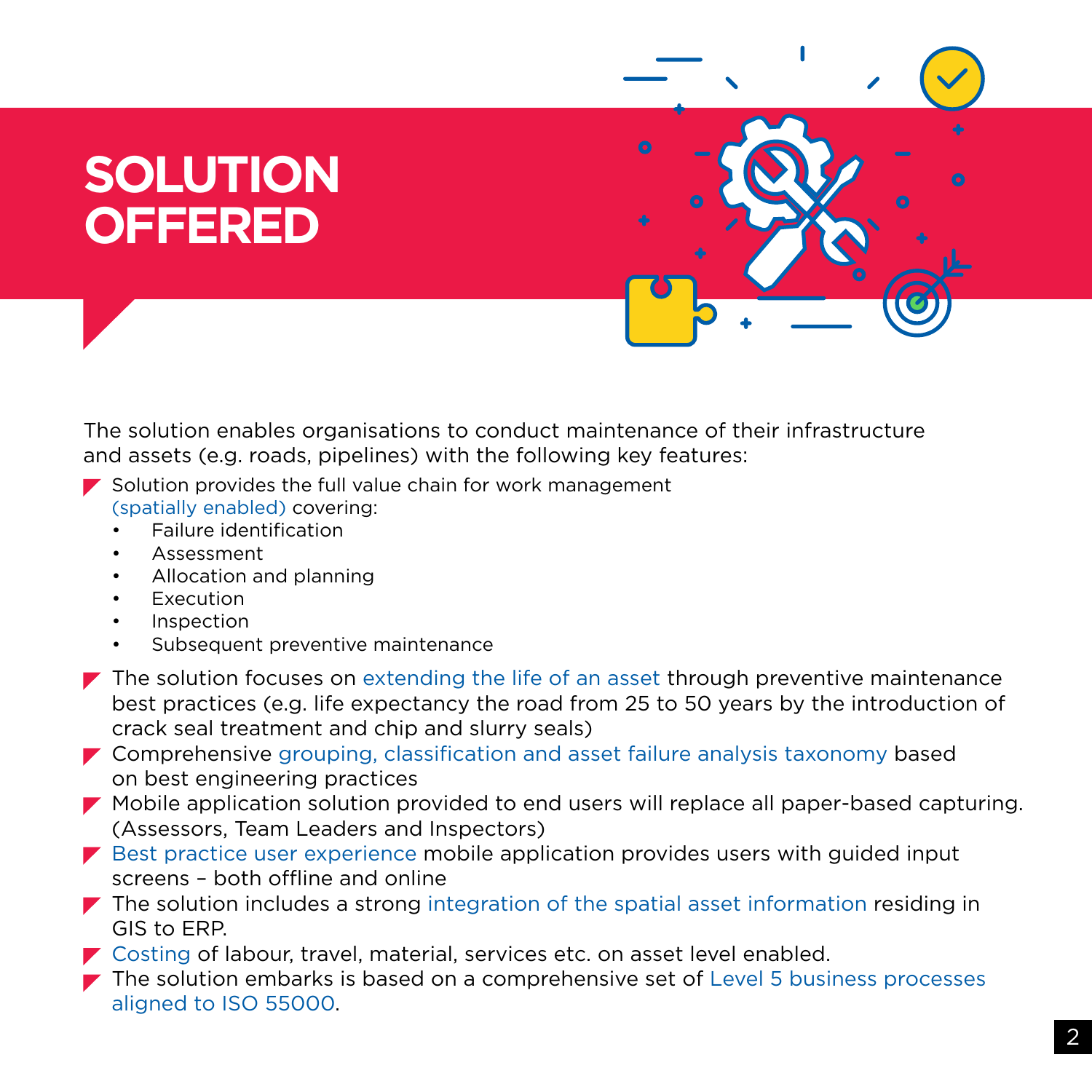# **WORK PROCESS**



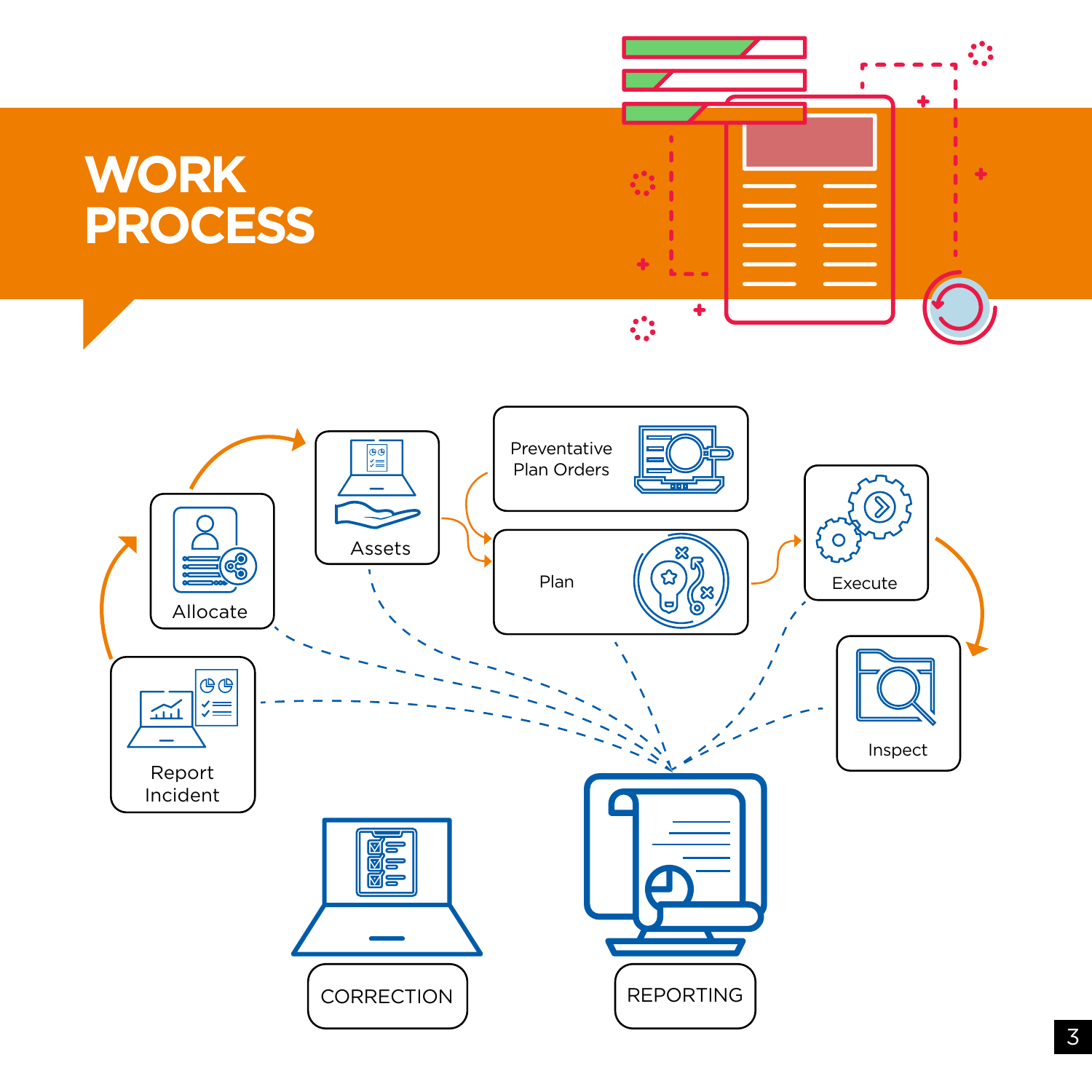

Operational and Strategic KPI driven business activities using SAP Fiori Launchpad with a unique link into SAP BW on HANA and S4/HANA:

- GIS maps embedded in Functional Location, Notification and Maintenance order (SAP Plant Maintenance) transactions ensuring accurate identification of the asset to be maintained
- The link between SAP Plant Maintenance and SAP Finance Asset Accounting to allow corporate finance and auditors to view asset locations on GIS maps
- $\blacktriangleright$  Comprehensive grouping, classification and asset failure analysis taxonomy based on best engineering practices
- $\blacktriangleright$  SAP Fiori Mobile Applications for field workers and management to manage assessment, execution / perform maintenance and inspection processes with picture and voice notes capability end users (Assessors, Team Leaders and Inspectors)
- $\blacktriangleright$  In field operational reporting with SAP Fiori Launchpad with real-time S4/HANA data
- SAP Afaria with Mobile Secure on mobile devices to manage software updates, file downloads and device security
- $\blacktriangleright$  Authentication, offline capability, trust certificates, different corporate policies and load balancing through SAP Mobile Platform
- SAP Netweaver Gateway using OData as integration platform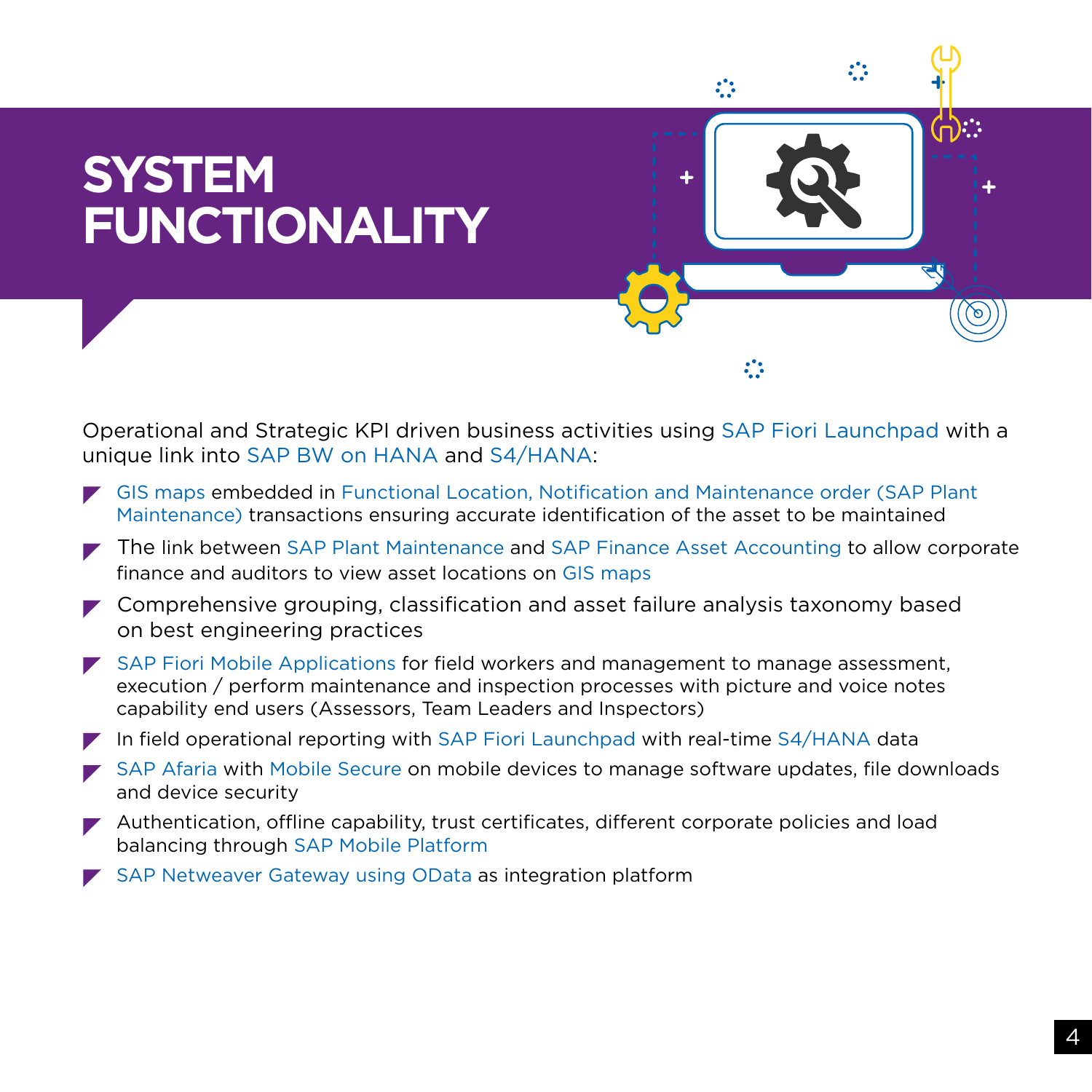## **BENEFITS**





### Functional Benefits

- $\blacktriangleright$  Preventative maintenance: Increased useful life of assets within infrastructure set
- **•** Strategic decision making: Visibility of all work orders operationally, spatially and financially, supporting future planning initiatives with accurate historic data and trend analysis
- Compliance: Meeting compliance requirements of internal and external audits
- ▼ Operational excellence: Ability to deliver "more with less"
- **Data: Improved data quality over time.**

### Organisational Benefits

- $\blacktriangleright$  Preventative maintenance: Increased useful life of assets within infrastructure set
- Strategic decision making: Visibility of all work orders operationally, spatially and financially, supporting future planning initiatives with accurate historic data and trend analysis
- Compliance: Meeting compliance requirements of internal and external audits
- Operational excellence: Ability to deliver "more with less"
- **Data: Improved data quality over time.**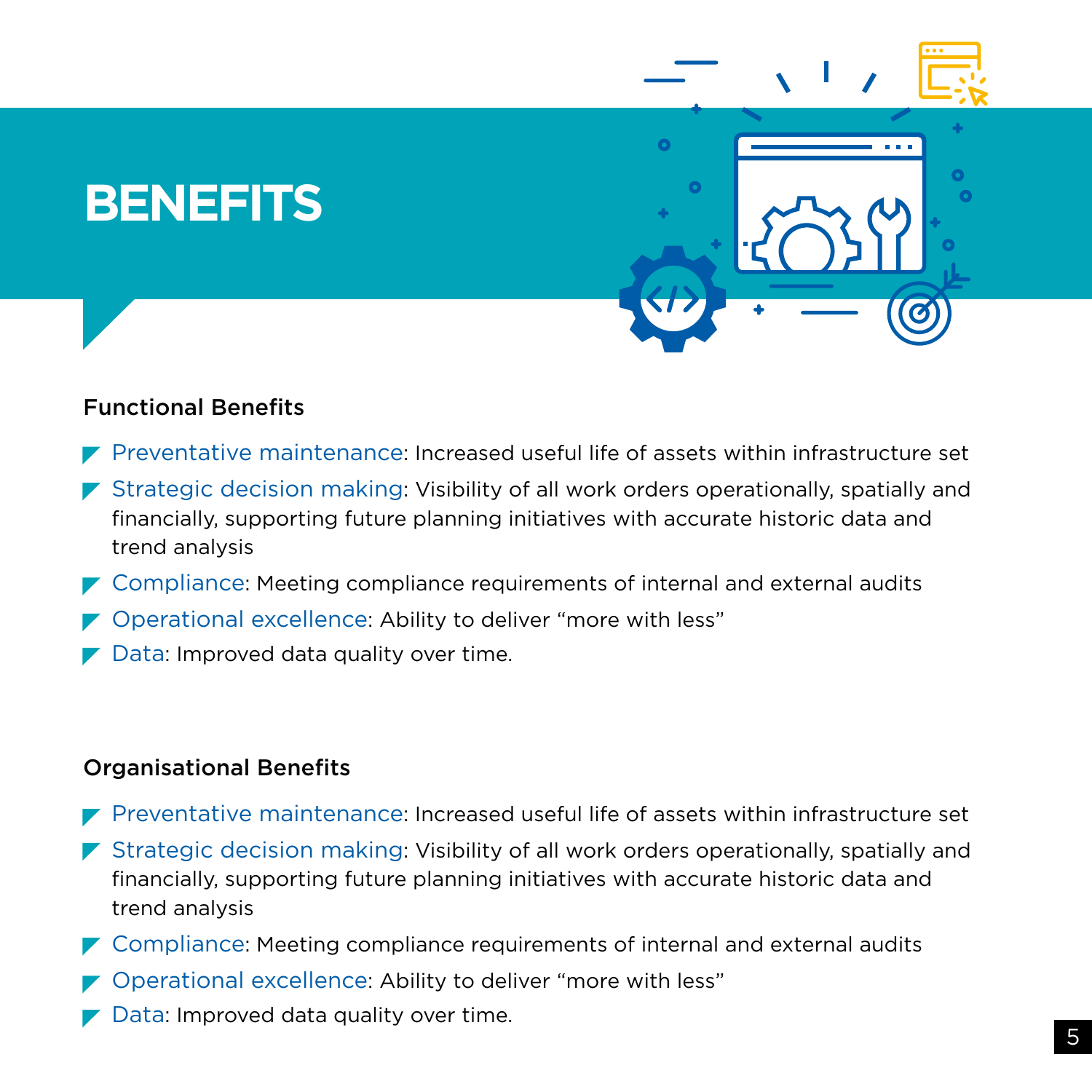# **FUTURE**

- Machine Learning: Storm Water pipes video recording analysis can be improved by identifying trends around conduit cracks, misalignment and debris
- Machine Learning: Road condition surveys can be expedited from 7 months for a 30,000km road network to weekly condition monitoring by placing cameras and depth meters under refuse removal vehicles which cover 85% of road network during weekly pickup routes.

 Results can be analysed to identify major faults such as potholes, delamination, crocodile and transvers cracks etc.

Augmented reality: Historic repairs and preventative maintenance activ ities can be seen on a device as a person surveys an area to determine the best strategic maintenance method.